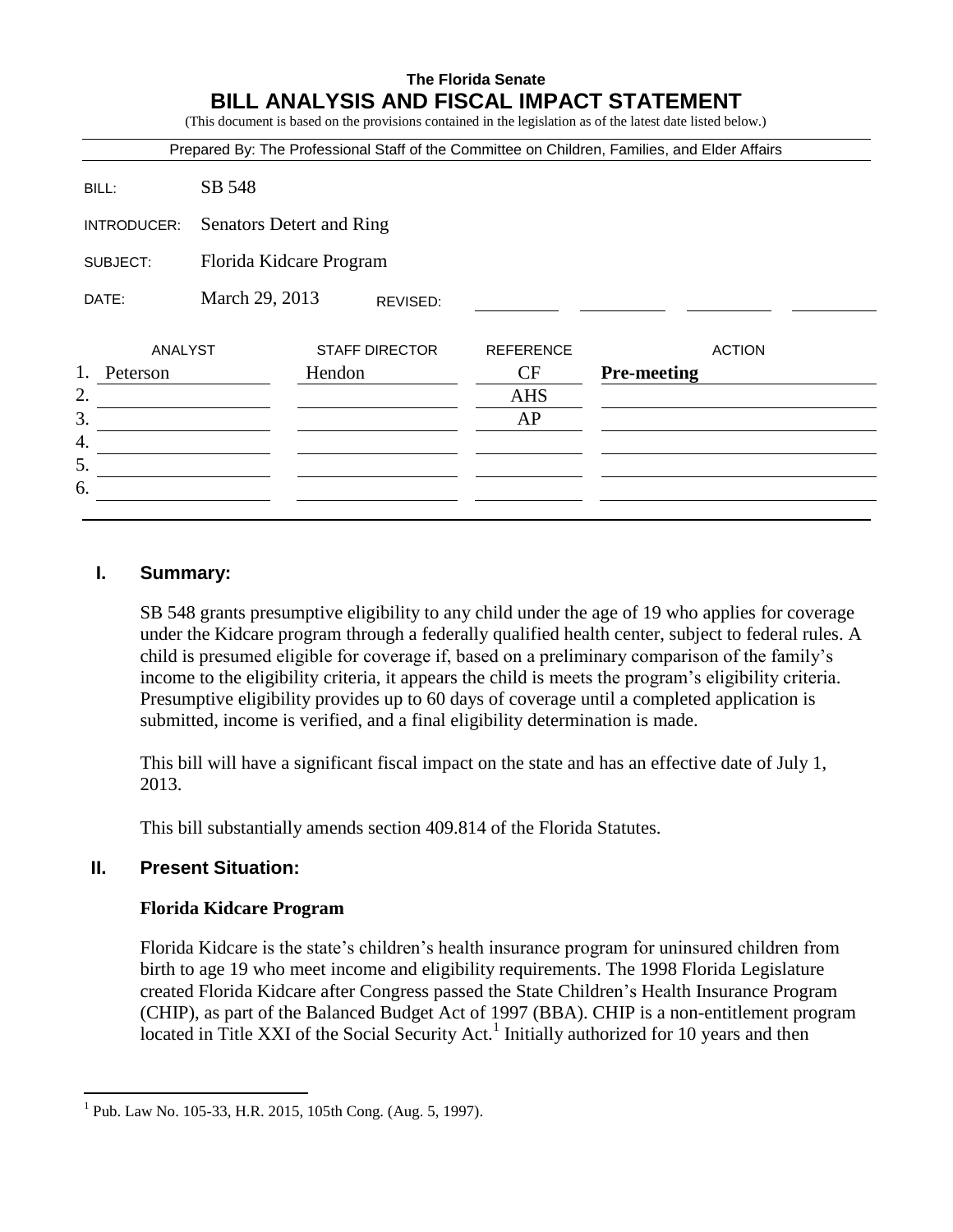$\overline{a}$ 

recently re-authorized<sup>2</sup> through 2019 with federal funding through 2015, CHIP provides subsidized health insurance coverage to uninsured children who do not qualify for Medicaid but who meet other eligibility requirements. Because it is a non-entitlement program, the state is able to determine how many children to cover and may discontinue enrollment or modify benefits within federal requirements in order to ensure that program expenditures do not exceed available Title XXI funding. The state statutory authority for Kidcare is found in part II of ch. 409, F.S.

Kidcare encompasses four programs: Medicaid for children, the Medikids program, the Children's Medical Services Network, and the Florida Healthy Kids program. Kidcare coverage is funded by state and federal funds through Title XIX (Medicaid) and Title XXI (CHIP) of the federal Social Security Act. Families also contribute to the cost of the coverage under the Title XXI-funded components of Kidcare based on their household size, income, and other eligibility factors. For families with incomes above the income limits for premium assistance or who do not otherwise qualify for assistance, Kidcare also offers an option under the Healthy Kids component and the Medikids component for the family to obtain coverage for its children by paying the full premium.

Eligibility for the Kidcare components that are funded by Title XXI is determined in part by age and household income as follows:<sup>3</sup>

- Medicaid for Children: Title XXI funding is available from birth until age 1 for family incomes between 185 percent and 200 percent of the Federal Poverty Level (FPL).
- Medikids: Title XXI funding is available from age 1 until age 5 for family incomes between 133 percent and 200 percent of the FPL.
- Healthy Kids: Title XXI funding is available from age 5 until age 6 for family incomes between 133 percent and 200 percent of the FPL. For age 6 until age 19, Title XXI funding is available for family incomes between 100 percent and 200 percent of the FPL.
- Children's Medical Services Network: Title XXI and Title XIX funds are available from birth until age 19 for family incomes up to 200 percent of the FPL for children with special health care needs. The Department of Health assesses whether children meet the program's clinical requirements.

Kidcare is administered jointly by the Agency for Health Care Administration (AHCA), the Department of Children and Families (DCF), the Department of Health, and the Florida Healthy Kids Corporation. Each entity has specific duties and responsibilities under Kidcare as detailed in part II of ch. 409, F.S. DCF determines eligibility for Medicaid, and the Florida Healthy Kids Corporation processes all Kidcare applications and determines eligibility for CHIP, which includes a Medicaid screening and referral process to the Department of Children and Families, as appropriate.

To enroll in Kidcare, families utilize a form that is both a Medicaid and CHIP application. Families may apply using the paper application or an online application. Both formats are

<sup>2</sup> Children's Health Insurance Program Reauthorization Act of 2009 (CHIPRA), Pub. Law No. 111-3, H.R. 2, 111th Cong. (Feb. 4, 2009).

<sup>3</sup> Fla. Dep't of Health, *Florida Kidcare Eligibilit*y, *available at* [www.doh.state.fl.us/alternatesites/kidcare/images/data/FKC](http://www.doh.state.fl.us/alternatesites/kidcare/images/data/FKC-eligibilityflag-accessible.pdf)[eligibilityflag-accessible.pdf](http://www.doh.state.fl.us/alternatesites/kidcare/images/data/FKC-eligibilityflag-accessible.pdf) (last visited on Mar. 5, 2013).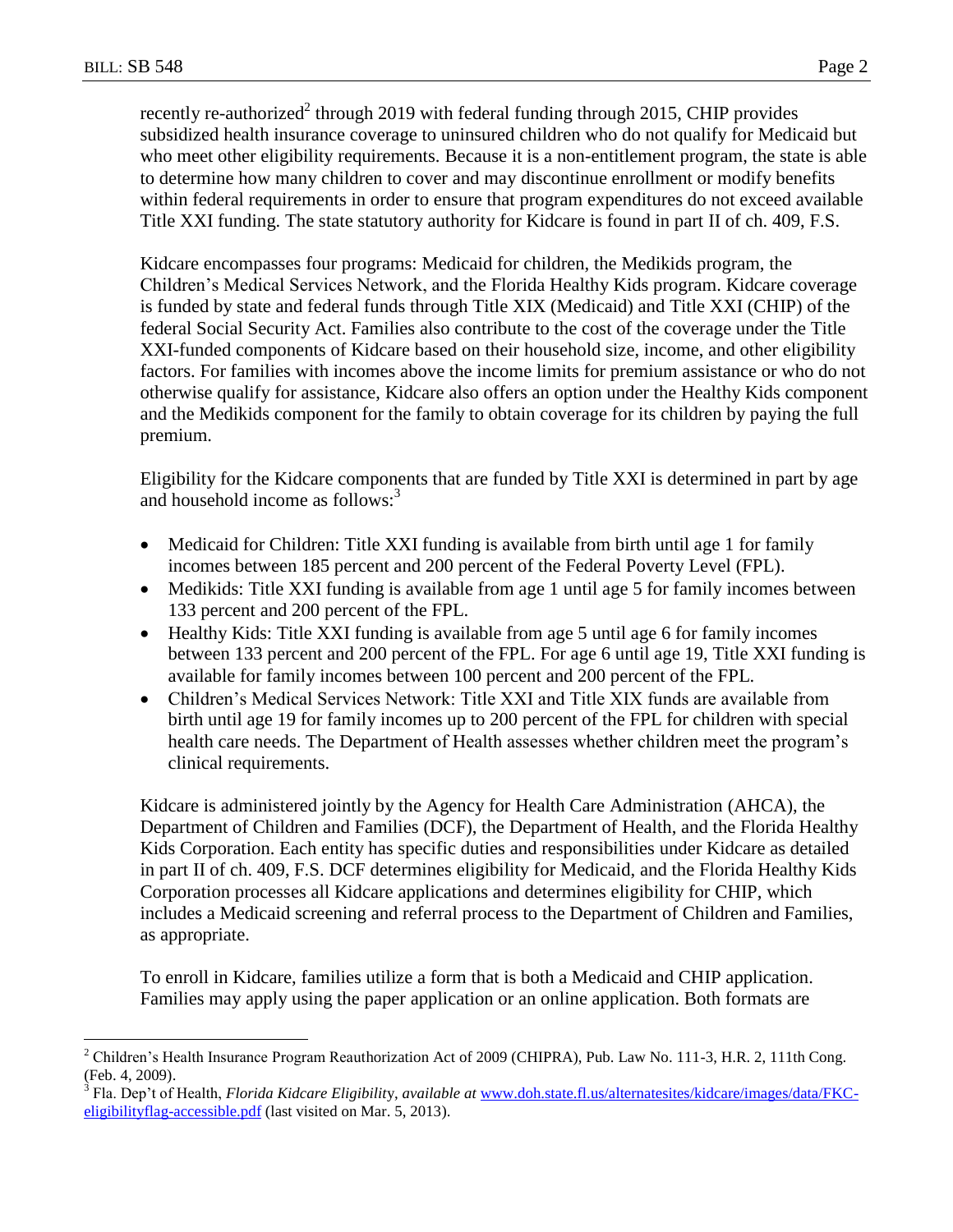available in English, Spanish, and Creole. Income eligibility is determined through electronic data matches with available databases or, in cases where income cannot be verified electronically, through submission of current pay stubs, tax returns, or W-2 forms.

Medicaid applications must be approved or denied within 45 days from the date the application is received and all factors of eligibility are verified. Currently, eligibility determinations for the Title XXI-funded programs occur within  $4 - 6$  weeks.<sup>4</sup> Coverage for a child under a Title XXIfunded program begins the first day of the month following the date the child is determined eligible for services and the required premium is paid.

Once a child is determined eligible, Florida Kidcare has 12 months of continuous eligibility for all children, except children ages  $5 - 19$  who are enrolled in Medicaid who receive six months continuous eligibility, regardless of changes in circumstance (other than aging out of the program). Continuous eligibility allows a child to maintain coverage for a set period, which reduces breaks in coverage and ensures continuity of care.<sup>5</sup> Medicaid may also be authorized for up to three months prior to the date of application provided an applicant has an unpaid medical bill for one or more of the three months preceding the application.

As of December 2012, total enrollment in Kidcare was 2,069,470. Between December 2011 and December 2012:

- Total Florida Kidcare enrollment increased by 4.3 percent. Medicaid child enrollments increased by 4.5 percent, while Title XXI-funded Florida Kidcare enrollment decreased by 1.5 percent.
- Among the Title XXI-funded components, enrollment in MediKids increased by 0.4 percent and Healthy Kids by 3.2 percent, while CMS Network enrollment decreased by 5.8 percent.
- MediKids full pay enrollment increased by 3.1 percent, while Healthy Kids full pay enrollment increased 13.5 percent.<sup>6</sup>

The 2012 – 2013 General Appropriations Act appropriated \$539,160,556 to operate the Florida Kidcare Program, including \$59,122,591 in General Revenue and \$480,037,965 from trust funds.<sup>7</sup> The Social Services Estimating Conference convened on November 16, 2012 to adopt a caseload and expenditure forecast for the Kidcare Program through June 2016. For fiscal year 2012-13, the program is projected to end the year with a General Revenue surplus of \$9.8 million.<sup>8</sup>

The Georgetown University Center for Children and Families reports that in 2010 the overall number of uninsured nationwide increased 8.5 percent from 2008 to a total of 47.2 million people. The number of children in poverty also increased significantly from 13.2 million in 2008 to 15.7 million in 2010. Yet, during this same period, the number of uninsured children

 $\overline{a}$ 

<sup>4</sup> Conversation with Fred Knapp, Florida Healthy Kids Corporation (Mar. 25, 2013).

<sup>5</sup> Fla. KidCare Coordinating Council, *2013 Annual Report and Recommendations*, (Jan. 4, 2012), *available at*  [http://www.floridakidcare.org/council/reports/2013\\_KCC\\_Report.pdf](http://www.floridakidcare.org/council/reports/2013_KCC_Report.pdf) (last visited Mar. 5, 2012).  $\overline{6}$   $\overline{Id}$ .

<sup>7</sup> Ch. 2012-118, L.O.F.

<sup>8</sup> Social Services Estimating Conference, *Florida KidCare Program* (Nov. 16, 2012), *available at*  [http://www.floridakidcare.org/council/12-07-12/kidcareSSEC\\_Exec\\_Summary.pdf](http://www.floridakidcare.org/council/12-07-12/kidcareSSEC_Exec_Summary.pdf) (last visited Mar. 5, 2013).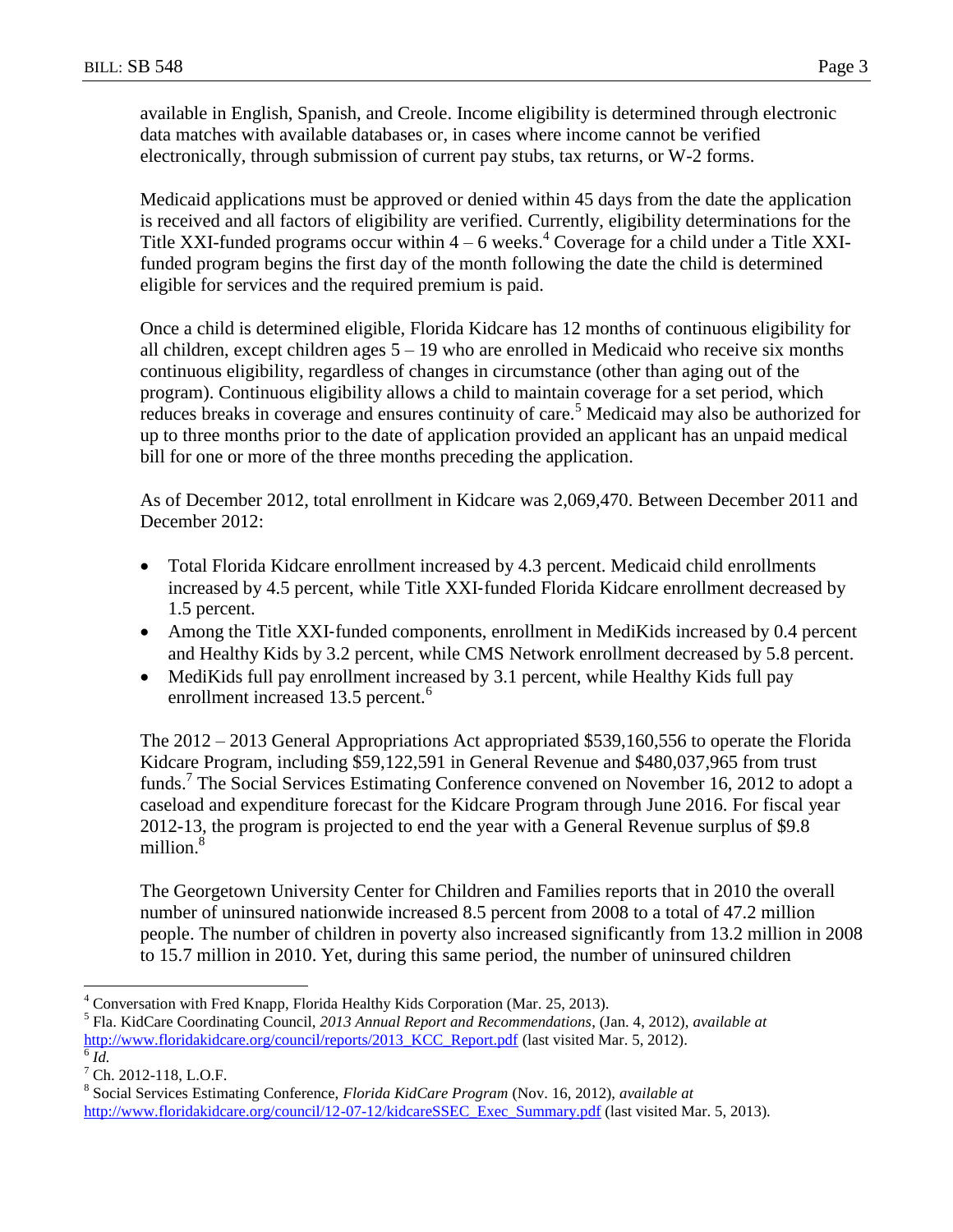decreased from 6.9 million to 5.9 million – a decrease the report attributes to the success of CHIP and Medicaid. Florida saw the largest decrease in uninsured children nationwide. Florida's child uninsurance rate declined 4 percent from 667,758 uninsured children in 2008 to 506,934 in 2010. Despite this large decrease, Florida's overall rate still remained at 12.7 percent in 2010, which exceeds the national average of 8.0 percent.<sup>9</sup>

#### **Presumptive Eligibility**

At the same time it created CHIP, Congress also amended Title XIX of the Social Security Act, to give states the option to allow specified qualified entities to make presumptive eligibility determinations of all children who apply for benefits through Medicaid or CHIP.<sup>10</sup> Qualified entities identify children they are already serving who are uninsured and who are likely to be eligible for Medicaid or CHIP. The qualified entity compares the family income of those children to eligibility levels for children's health care coverage under Medicaid or CHIP. If it looks like a child is eligible, he or she is given immediate access to temporary care until an official determination is made. Reported income is then verified after the fact. If, on verification, the family is determined to have income that exceeds the limits for program eligibility, he or she is taken off the program. The presumptive eligibility period for a child found to be eligible, based upon preliminary information that the family meets the financial eligibility standards, begins on the date of the presumptive eligibility determination and ends at the end of the next month, which is when a complete application must be filed.<sup>11</sup>

During the presumptive eligibility period, states receive their regular federal medical assistance participation (FMAP) match for children determined presumptively eligible for Medicaid and the enhanced FMAP for children determined eligible for CHIP or CHIP-funded Medicaid expansion. The ultimate federal match – once the child is enrolled in services – is based on the child's final eligibility determination. States receive the federal match even if the child is later determined ineligible. $^{12}$ 

 9 Georgetown University Center for Children and Families, *Despite Economic Challenges, Progress Continues: Children's Health Insurance Coverage in the United States from 2008 – 2010* (Nov. 2011), *available at* [http://ccf.georgetown.edu/wp](http://ccf.georgetown.edu/wp-content/uploads/2012/03/uninsured_acs_brief.pdf)[content/uploads/2012/03/uninsured\\_acs\\_brief.pdf](http://ccf.georgetown.edu/wp-content/uploads/2012/03/uninsured_acs_brief.pdf) (last visited Mar. 5, 2013).

 $10$  Pub. Law No. 105-33, s. 4912, H.R. 2015, 105th Cong. (Aug. 5, 1997). "When presumptive eligibility was first enacted through the Children's Health Insurance Program (CHIP), the law did not explicitly extend presumptive eligibility to children eligible for CHIP. However, in a State Medicaid Director letter dated October 10, 1997, CMS issued guidance indicating that a state could craft an equivalent procedure in CHIP as a health services initiative. However, by doing presumptive eligibility as a health services initiative, CHIP PE expenditures counted against the state's 10 percent cap on administrative and outreach costs. In the 2000 enactment of [Medicare, Medicaid and SCHIP Benefits Improvement and Protection Act of 2000], presumptive eligibility was fully extended to CHIP. This ended the requirement that presumptive eligibility expenditures be counted toward the 10-percent cap." Georgetown University Center for Children and Families, *Presumptive Eligibility: Providing Access to Health Care Without Delay and Connecting Children to Coverage* (May 2011), *available at*  [http://ccf.georgetown.edu/wp-content/uploads/2012/03/Presumptive\\_eligibility\\_20111.pdf](http://ccf.georgetown.edu/wp-content/uploads/2012/03/Presumptive_eligibility_20111.pdf) (last visited Mar. 5, 1013).

 $\frac{11}{11}$  42 U.S.C. s.1396r-1a(b)(2); 42 U.S.C. s.1397gg(e)(1)(D).

<sup>&</sup>lt;sup>12</sup> 42 CFR s. 457.355.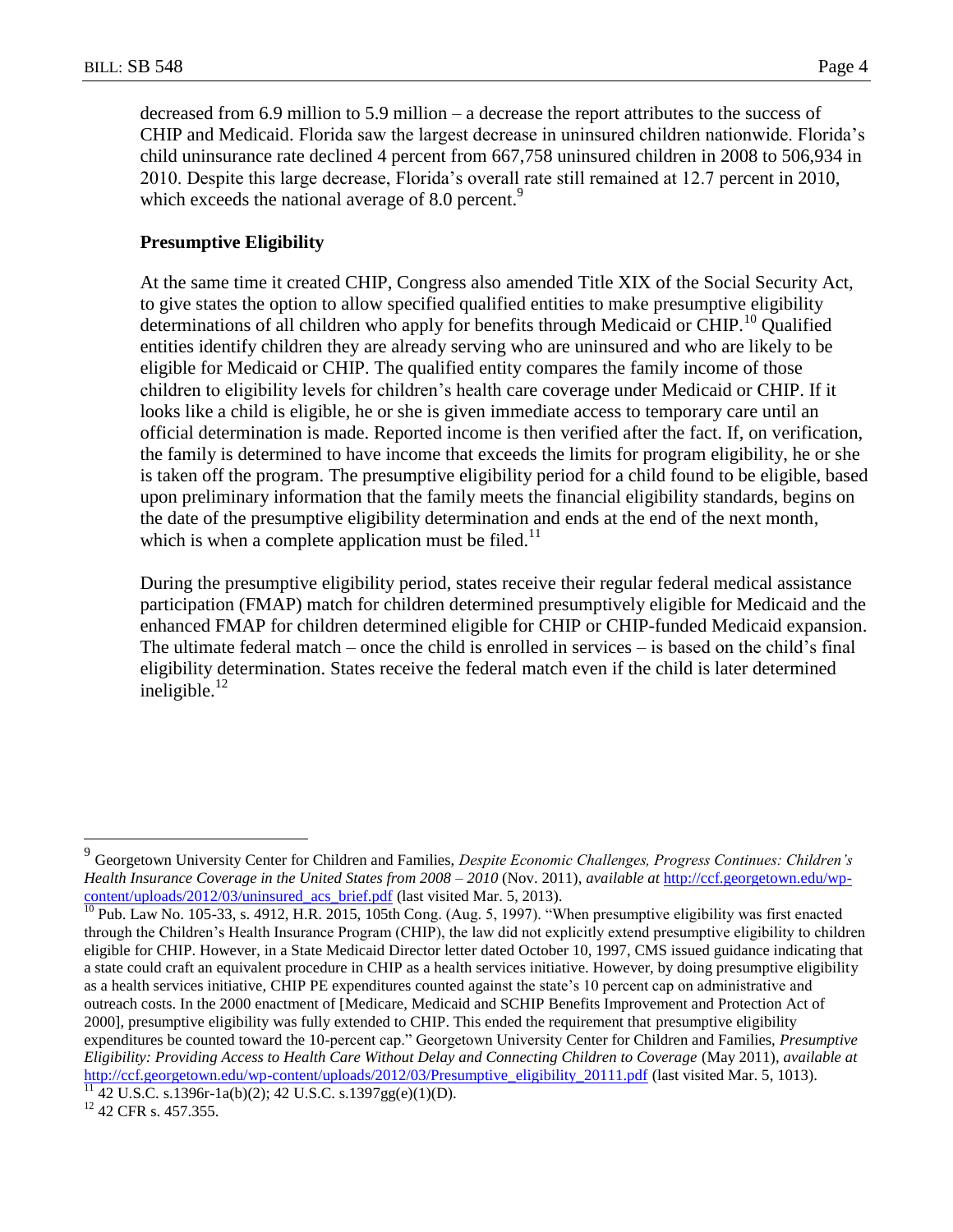The benefits of presumptive eligibility include:

- Providing immediate access to health care services. Without insurance to cover the cost, families might delay treatment for conditions which, because of the delay, result in costlier and more extensive services.
- Allowing established community-based organizations to enroll eligible children who have not been reached through other means.
- Encouraging families to follow through on completing an application.<sup>13</sup>

Concerns expressed by states about implementing presumptive eligibility include:

- The administrative cost (e.g. training qualified entities).
- The programmatic cost of providing care during the presumptive eligibility period.
- The risk of providing expensive services to a child who is later determined ineligible.
- Whether, with simplified application processes and retroactive Medicaid coverage, presumptive eligibility is necessary.<sup>1</sup>

Entities states may authorize to make presumptive eligibility determinations include: health care providers participating in Medicaid; primary or secondary schools; organizations that determine eligibility for Head Start, WIC, and the Child Care and Development Block Grant program; agencies administering Medicaid, CHIP, TANF, or housing assistance; child support enforcement agencies, certain homeless shelters; and any other entity a state chooses, if approved by the Secretary of Health and Human Services.<sup>15</sup> In addition and starting in 2014, the Patient Protection and Affordable Care Act gives hospitals that provide Medicaid services the option to make presumptive eligibility determinations for Medicaid beneficiaries whether or not the state has otherwise adopted the option.<sup>16</sup>

Currently, sixteen states have implemented some form of presumptively eligibility, whether for CHIP, Medicaid, or both. $^{17}$ 

## **Presumptive Eligibility in Florida**

Florida currently offers presumptive eligibility for Medicaid benefits to pregnant women and babies born to women who are Medicaid eligible. Presumptive eligibility for pregnant women begins with the date the preliminary determination of eligibility is completed and extends for an additional two months while DCF makes a final determination of eligibility for ongoing

 $\overline{a}$ 

<sup>&</sup>lt;sup>13</sup> Georgetown University Center for Children and Families, *Presumptive Eligibility: Providing Access to Health Care Without Delay and Connecting Children to Coverage* (May 2011), *available at* [http://ccf.georgetown.edu/wp](http://ccf.georgetown.edu/wp-content/uploads/2012/03/Presumptive_eligibility_20111.pdf)[content/uploads/2012/03/Presumptive\\_eligibility\\_20111.pdf](http://ccf.georgetown.edu/wp-content/uploads/2012/03/Presumptive_eligibility_20111.pdf) (last visited Mar. 5, 2013).

<sup>&</sup>lt;sup>14</sup>Rachel Klein, *Presumptive Eligibility*, THE FUTURE OF CHILDREN J., Vol. 13, No. 1 (Spring 2003), *available at* [http://futureofchildren.org/publications/journals/article/index.xml?journalid=41&articleid=158&sectionid=1021](http://futureofchildren.org/publications/journals/article/index.xml?journalid=41&articleid=158§ionid=1021) (last visited Mar. 18, 2013).

<sup>15</sup> 42 U.S.C. s. 1396r-1a et. seq.

<sup>16</sup> Pub. Law No. 111-148, S. 2202, H.R. 3590, 111th Cong. (Mar. 23, 2010).

<sup>&</sup>lt;sup>17</sup> California, Colorado, Connecticut, Illinois, Iowa, Kansas, Massachusetts, Michigan, Missouri, Montana, New Hampshire, New Jersey, New Mexico, New York, Ohio, and Wisconsin. MedicaidlGov, *Presumptive Eligibility for Medicaid and CHIP Coverage,* [http://www.medicaid.gov/Medicaid-CHIP-Program-Information/By-Topics/Outreach-and-](http://www.medicaid.gov/Medicaid-CHIP-Program-Information/By-Topics/Outreach-and-Enrollment/Presumptive-Eligibility.html)[Enrollment/Presumptive-Eligibility.html](http://www.medicaid.gov/Medicaid-CHIP-Program-Information/By-Topics/Outreach-and-Enrollment/Presumptive-Eligibility.html) (last visited Mar. 6, 2013).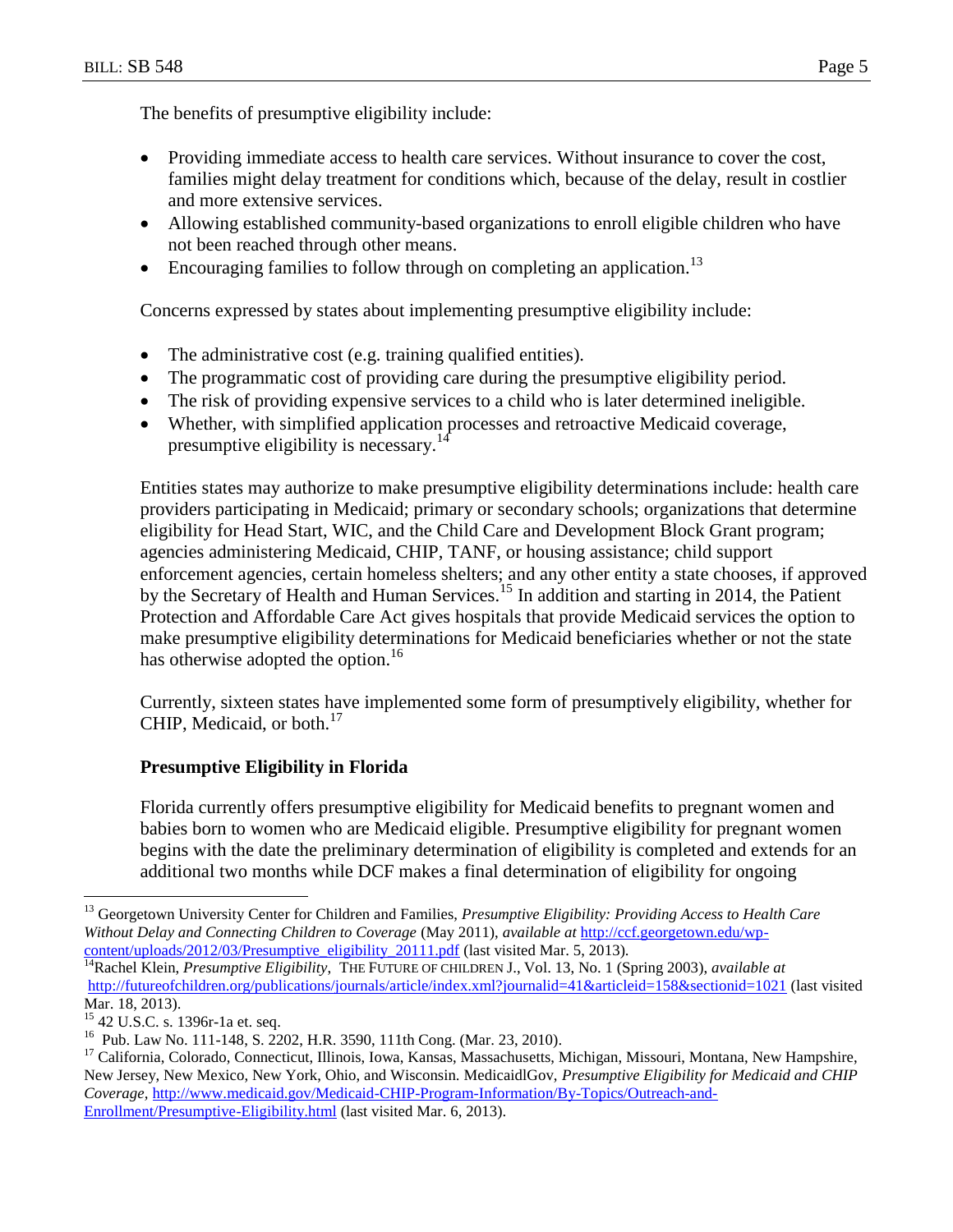$\overline{a}$ 

Medicaid coverage. Presumptive eligibility covers outpatient prenatal care, only. Presumptive eligibility for newborns extends for up to thirteen months from the baby's date of birth.<sup>18</sup> Currently, DCF approves county health departments, regional perinatal intensive care centers, and other qualified designated providers to conduct Medicaid presumptive eligibility determinations for pregnant women. Federally qualified health centers are among the designated providers DCF has approved. 19

The Legislature authorized presumptive eligibility for children applying for Kidcare as part of a series of reforms implemented in 2000.<sup>20</sup> A study conducted by AHCA at the request of the 1998 Legislature found that the benefits associated with implementing presumptive eligibility outweigh the costs because:

- Health outcomes for children would improve.
- The enrollment process would be simplified and less confusing, particularly for those applying to Title XXI programs who meet referral criteria for Medicaid.
- Hospitals and other providers would benefit to the extent they are currently providing uncompensated care to children.
- The cost to the state is low due to the enhanced federal match rate.<sup>21</sup>

At the time, implementation was expected to alleviate delays resulting from the then-existing backlog of applications.<sup>22</sup>

Beginning in fiscal year 2002, annual expenditures on the program exceeded the state's federal allotment with the anticipated consequence of spending down and eventually exceeding reserves. The 2003 Legislature funded a "no growth" enrollment policy that resulted in a waiting list of 90,000 children as of January 1, 2004. As a result, the 2004 Legislature implemented a number of changes intended to address the waitlist while still ensuring that the program's size remained within anticipated federal revenues. Among the changes, presumptive eligibility was repealed.<sup>23</sup>

<sup>18</sup> Fla. Dept. of Children & Families, *Family-related Medicaid Programs Fact Sheet, (*April 2012), *available at* <http://www.dcf.state.fl.us/programs/access/docs/fammedfactsheet.pdf> (last visited Mar. 18, 2013).

<sup>&</sup>lt;sup>19</sup> Dept. of Children and Families, *Operating Procedure No. 165-9: Presumptive Eligibility for Pregnant Women* (April 6, 2012) , *available at* [http://www.dcf.state.fl.us/admin/publications/cfops/165%20Economic%20Self-](http://www.dcf.state.fl.us/admin/publications/cfops/165%20Economic%20Self-Sufficiency%20Services%20(CFOP%20165-XX)/CFOP%20165-09,%20Presumptive%20Medicaid%20Eligibility%20for%20Pregnant%20Women.pdf)[Sufficiency%20Services%20\(CFOP%20165-XX\)/CFOP%20165-](http://www.dcf.state.fl.us/admin/publications/cfops/165%20Economic%20Self-Sufficiency%20Services%20(CFOP%20165-XX)/CFOP%20165-09,%20Presumptive%20Medicaid%20Eligibility%20for%20Pregnant%20Women.pdf)

[<sup>09,%20</sup>Presumptive%20Medicaid%20Eligibility%20for%20Pregnant%20Women.pdf](http://www.dcf.state.fl.us/admin/publications/cfops/165%20Economic%20Self-Sufficiency%20Services%20(CFOP%20165-XX)/CFOP%20165-09,%20Presumptive%20Medicaid%20Eligibility%20for%20Pregnant%20Women.pdf) (last visited Mar. 19, 2013).  $2000-253$ , s. 4, L.O.F.

<sup>21</sup> Senate Committee on Health, Aging and Long-Term Care , *Staff Analysis of CS/SB 212 – Health Care Assistance/Florida Kidcare Program*, (Jan. 20, 2000) (on file with the Senate Committee on Children, Families, and Elder Affairs).

<sup>&</sup>lt;sup>22</sup> Comm. on Health, Aging and Long-Term Care, The Florida Senate, Review Implementation of the Florida KidCare Act, 6, (Interim Report 2000-57) (Sept. 1999).

<sup>23</sup> Senate Committee on Appropriation, *Staff Analysis of CS/SB 2000 – Children's Health Care,* (Mar. 1, 2004) (on file with the Senate Committee on Children, Families, and Elder Affairs). Language relating to presumptive eligibility for Medicaideligible children remains in statute. However, it appears that presumptive eligibility was never implemented for any portion of the Kidcare program, including Medicaid.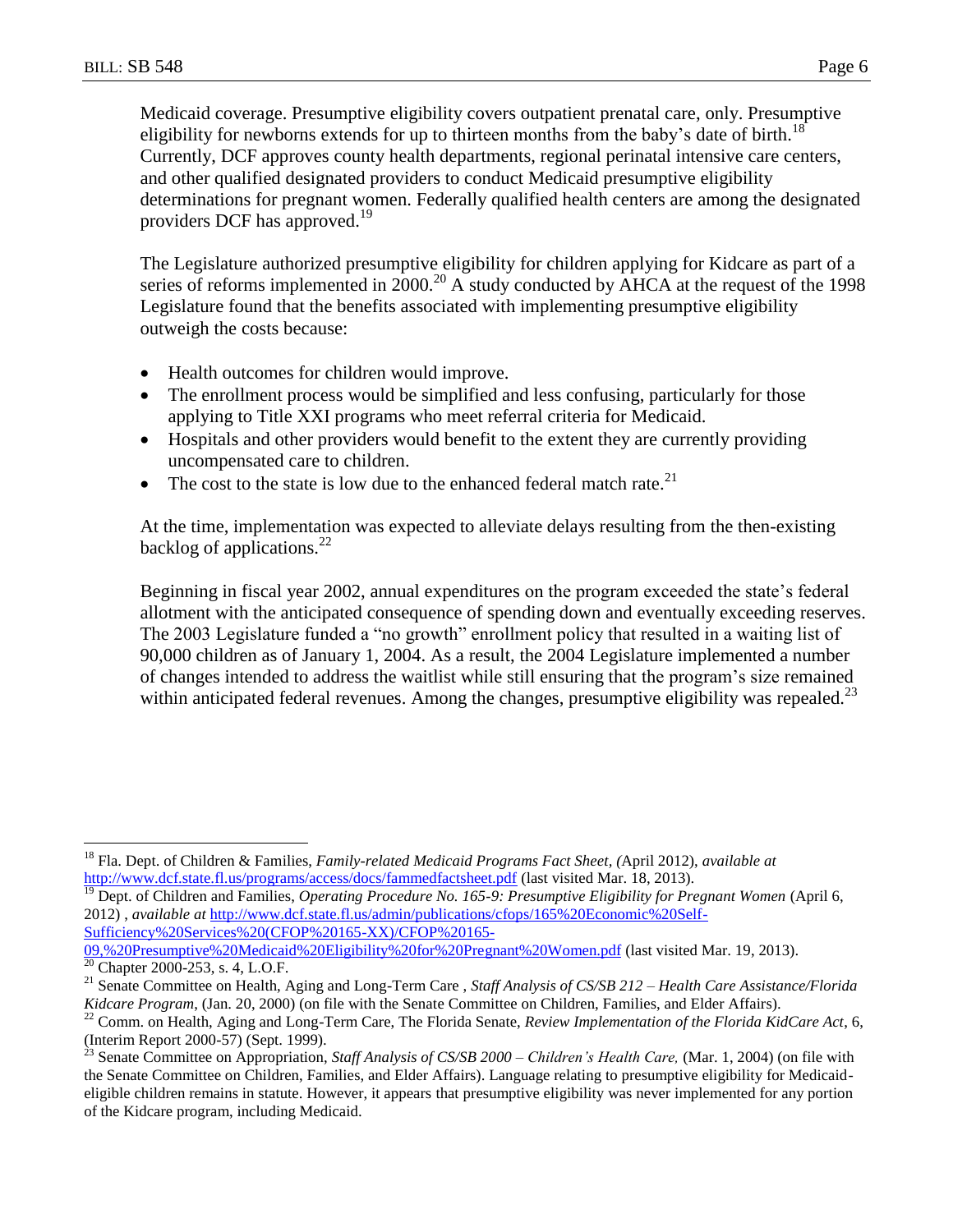## **III. Effect of Proposed Changes:**

**Section 1** amends s. 409.814, F.S., to grant presumptive eligibility to any child under the age of 19 who applies for coverage under the Kidcare program through a federally qualified health center.

**Section 2** provides an effective date of July 1, 2013.

## **IV. Constitutional Issues:**

A. Municipality/County Mandates Restrictions:

None.

B. Public Records/Open Meetings Issues:

None.

C. Trust Funds Restrictions:

None.

# **V. Fiscal Impact Statement:**

A. Tax/Fee Issues:

None.

 $\overline{a}$ 

B. Private Sector Impact:

Health care providers who serve children enrolled in the Kidcare program would benefit from immediate access to payments while the full eligibility determination is pending. Families of children who are presumptively eligible would have a means to cover the cost of any services provided to their children during the presumptive eligibility period. Children who are presumptively eligible would benefit from immediate access to services.

C. Government Sector Impact:

Services provided during the presumptive eligibility period will result in a positive fiscal impact to the state<sup>24</sup> for both the Title XIX and Title XXI programs, but the cost is indeterminate because we cannot predict the number of children who will apply for coverage through an FQHC; of those children, the number whose initially-reported income will qualify them for presumptive eligibility coverage; and the period of time each child would remain presumptively eligible. The bill will result in an increased cost to the state if the effect is to increase the number of children who apply for and ultimately

 $^{24}$  In fiscal year 2013-2014, the state share of Title XXI (CHIP) expenditures is 28.97% and the state share of Title XIX (Medicaid) expenditures is 41.33%. The federal government will pay the difference.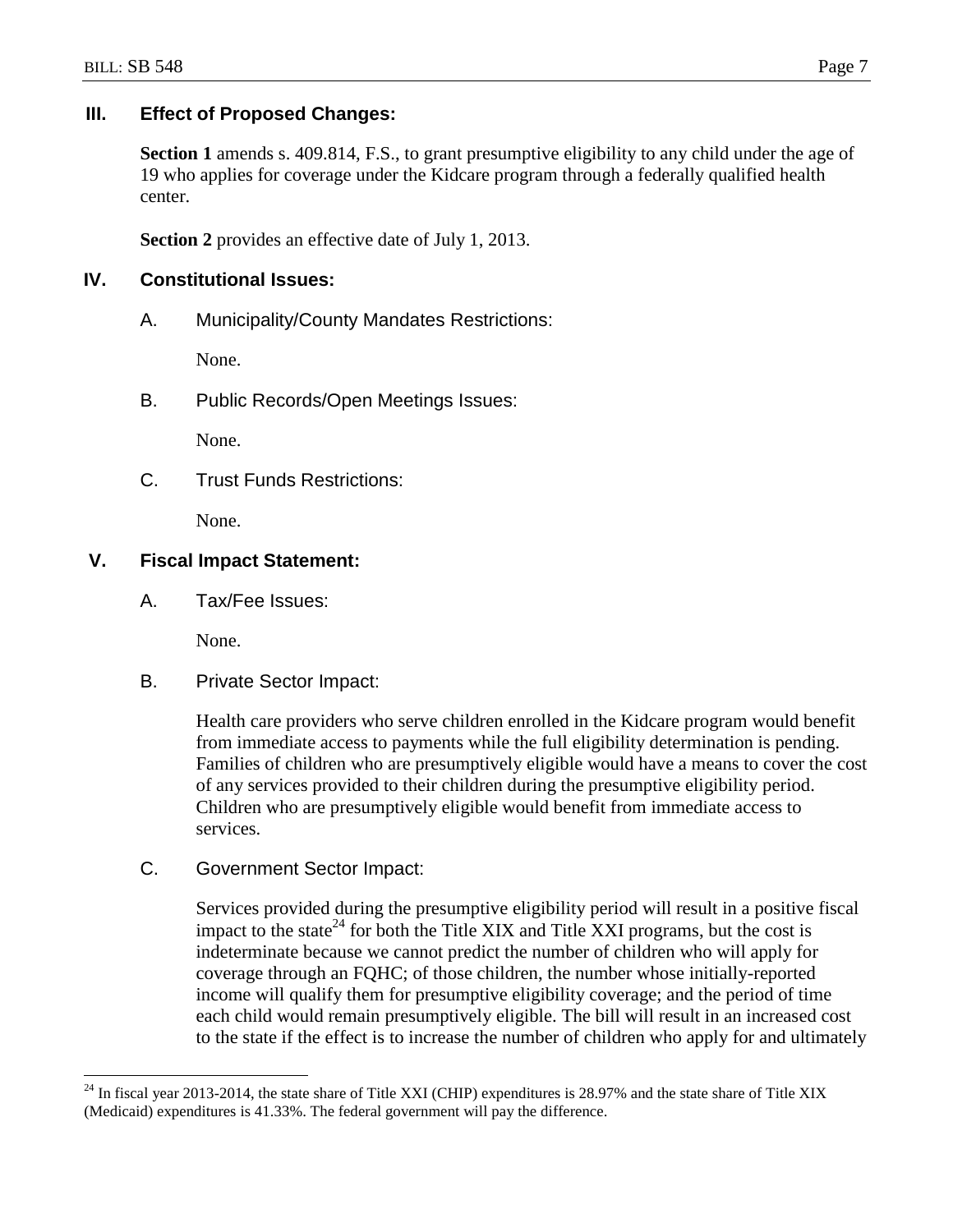receive coverage under the Kidcare program. It will also result in an increased cost to the state if it results in children who are ineligible for Kidcare receiving services during the presumptive eligibility period. This cost would be calculated by multiplying the number of children who apply for presumptive eligibility times the monthly cost of coverage times two months, which is the maximum period during which presumptive eligibility is available. The average estimated per member per month cost for each category of coverage is: Title XIX: \$229 and Title XXI: \$173.

Medicaid eligibility changes proposed in the bill would require programming to FLORIDA and other ACCESS eligibility system components, which is estimated as 5,420 hours of programming and testing at a blended rate of \$100/hour for a total cost of \$542,000.

## **VI. Technical Deficiencies:**

Implementation of presumptive eligibility will require federal approval through amendments to the CHIP and Medicaid state plans. Approval typically takes 90 – 180 days, which AHCA believes will make a July 1, 2013 implementation date uncertain.<sup>25</sup>

AHCA has raised a concern regarding whether the state will receive federal approval since the bill provides presumptive eligibility for only a subset of Medicaid and CHIP applicants. The concern is based on a previously proposed bill that would have extended presumptive eligibility to children who have been denied Medicaid during the transition to CHIP. At the time, the federal government indicated that presumptive eligibility could not be given to a subset of a population. In addition, language in the Medicaid State Plan only allows a state to indicate whether or not presumptive eligibility is offered. AHCA interprets that as providing an all or nothing choice.<sup>26</sup> Federal law, however, allows states to determine which qualified entities may perform presumptive eligibility determinations. which AHCA interprets as a conflict in policy and, as a result, has requested clarification from the federal government. A response has not yet been received.

## **VII. Related Issues:**

As a result of the Patient Protection and Affordable Care Act, the federal government is developing a new, centralized data services hub to assist in eligibility determinations. Access to the hub is intended to help defray states' ongoing costs and result in greater efficiency. For example, states will be able to electronically verify eligibility factors through the hub, where previously they had to verify through multiple federal and private venues. Access to the hub could further decrease eligibility determination waiting periods, thereby decreasing the value or impact of presumptive eligibility.

 $\overline{a}$ 

<sup>25</sup> Agency for Health Care Administration, *Senate Bill 548 Bill Analysis & Economic Impact Statement*, (undated) (on file with the Senate Committee on Children, Families and Elder Affairs).

<sup>26</sup> *Id.*